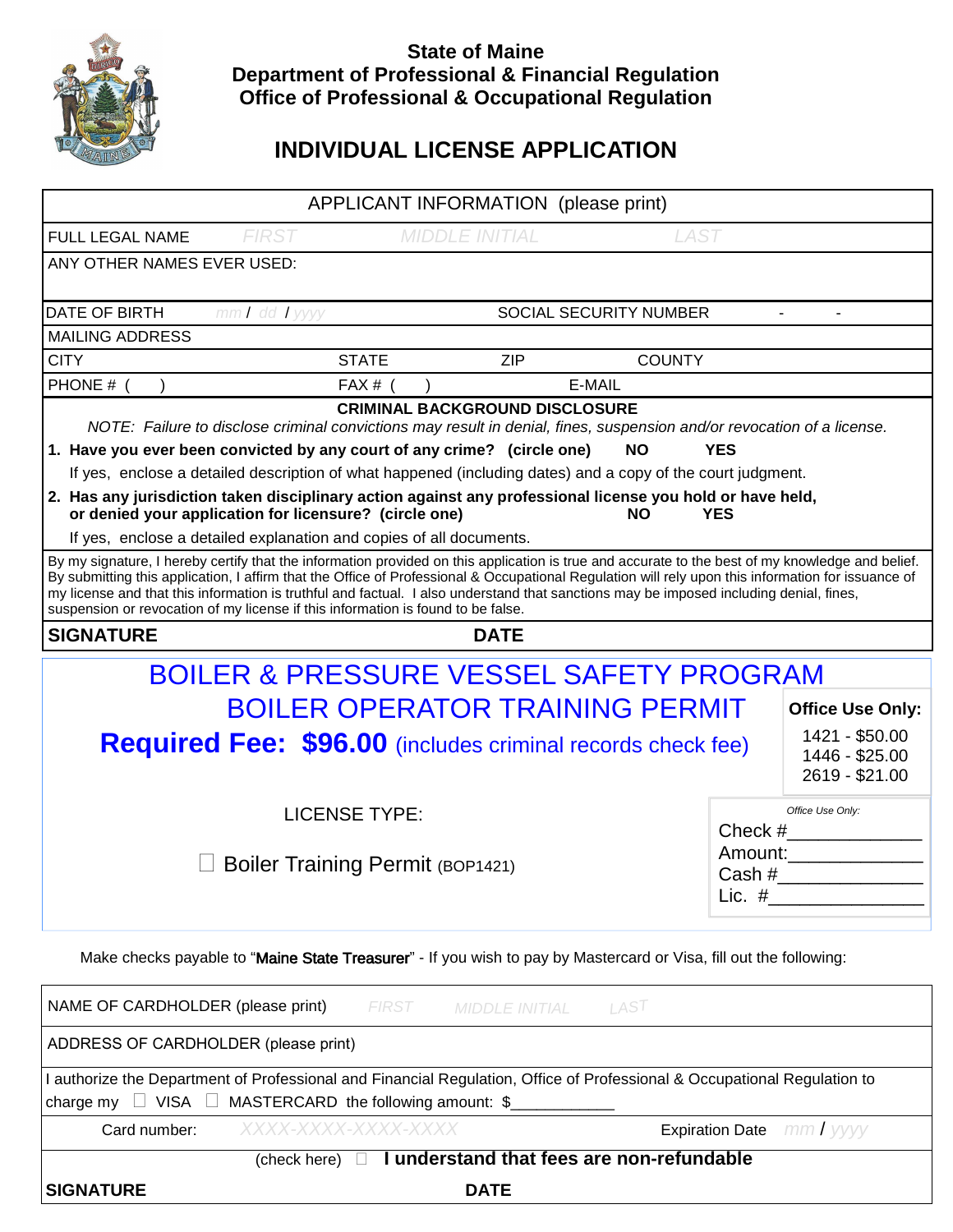| <b>Employer's Name:</b>                                                       |                     |                         |  |  |  |  |
|-------------------------------------------------------------------------------|---------------------|-------------------------|--|--|--|--|
| <b>Employer's Address:</b>                                                    |                     |                         |  |  |  |  |
| Name of Plant:                                                                |                     |                         |  |  |  |  |
| Location:                                                                     |                     |                         |  |  |  |  |
| Name of Engineer-In-Charge who will have direct supervision of the applicant: |                     |                         |  |  |  |  |
| <b>Print Name:</b>                                                            |                     |                         |  |  |  |  |
| License #                                                                     | License Type/Grade: | <b>Expiration Date:</b> |  |  |  |  |
|                                                                               |                     |                         |  |  |  |  |
|                                                                               |                     |                         |  |  |  |  |
| Signature & License # of Engineer-In-Charge:                                  |                     |                         |  |  |  |  |